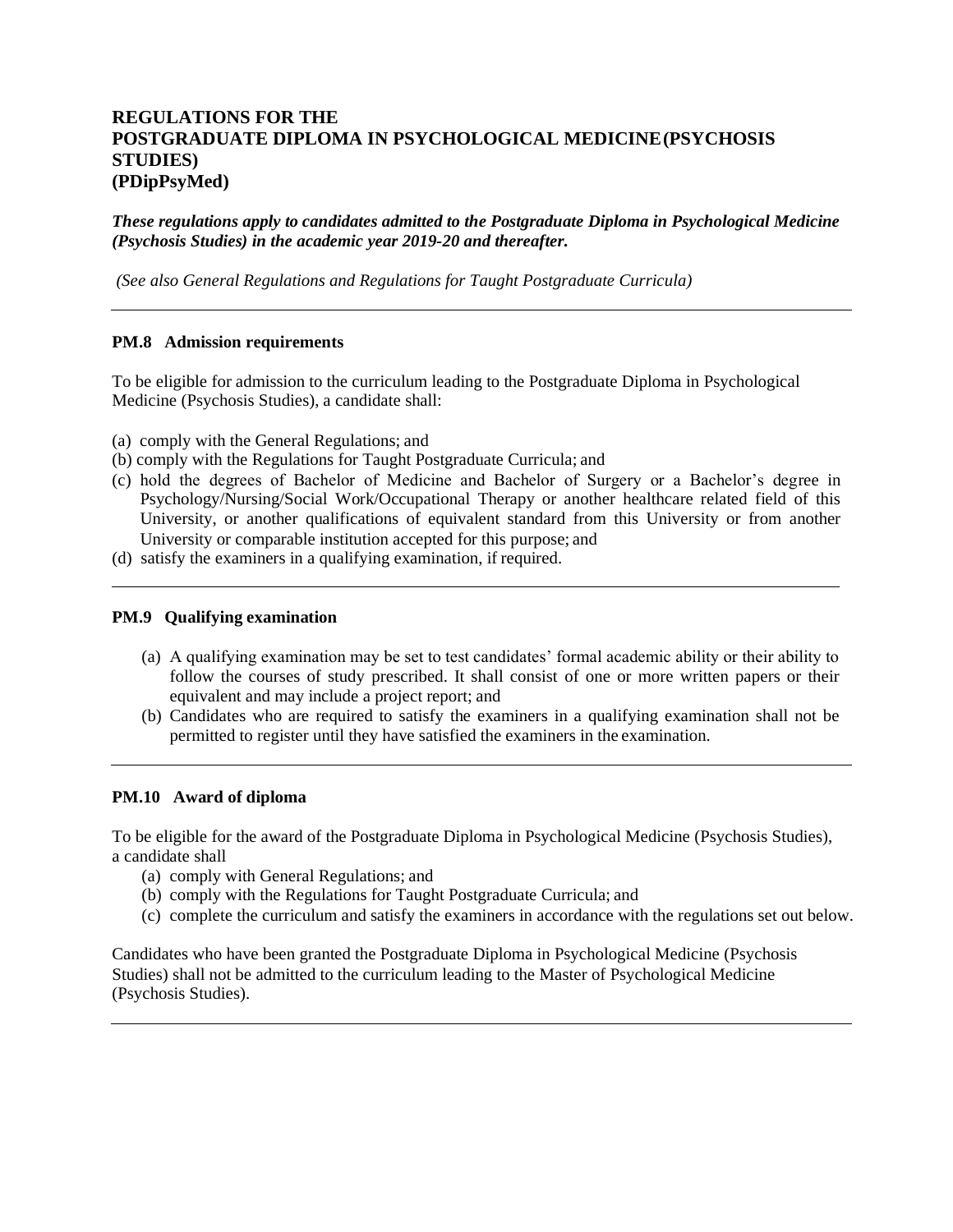# **PM.11 Period of Study**

The curriculum shall normally extend over two academic years of part-time study. Candidates shall not be permitted to extend their studies beyond the maximum period of registration of four academic years of part-time study, unless otherwise permitted or required by the Board of the Faculty.

# **PM.12 Completion of curriculum**

To complete the curriculum, a candidate shall:

(a) satisfy the requirements prescribed in TPG 6 of the Regulations for Taught Postgraduate Curricula; and

(b) take not less than 60 credits in the manner specified in these Regulations and the syllabuses; and follow the instructions in the syllabuses prescribed for the curriculum and complete satisfactorily all required written and practical work; and

(c) satisfy the examiners in the courses by continuous assessments and written examinations.

A candidate who fails to fulfill the requirements within the prescribed maximum period of registration shall be recommended for discontinuation under the provision of General Regulation G12.

# **PM.13 Assessments**

- (a) A candidate who has failed to satisfy the examiners in a course in the first attempt may be permitted:
	- i) to attend a re-examination; or
	- ii) to re-submit the failed coursework
	- iii) to re-take the course and the prescribed examination(s); or
	- iv) to enroll in another course in lieu if the failed course is not a core course
- (b) A candidate who
	- i) is not permitted to retake the prescribed assessment(s) or repeat a course which he/she has failed, or present himself /herself for re-examination(s); or
	- ii) fails to satisfy the examiners in a written examination at the third attempt

may be recommended for discontinuation of studies under the provision of General Regulations of G12.

# **PM.14 Grade system and assessment results**

- (a) Individual courses shall be graded as "Pass" or "Fail".
- (b) On successful completion of the curriculum, candidate(s) who have shown exceptional merit may be awarded a mark of distinction as determined by the Board of Examiners and this mark shall be recorded in the candidates' diploma.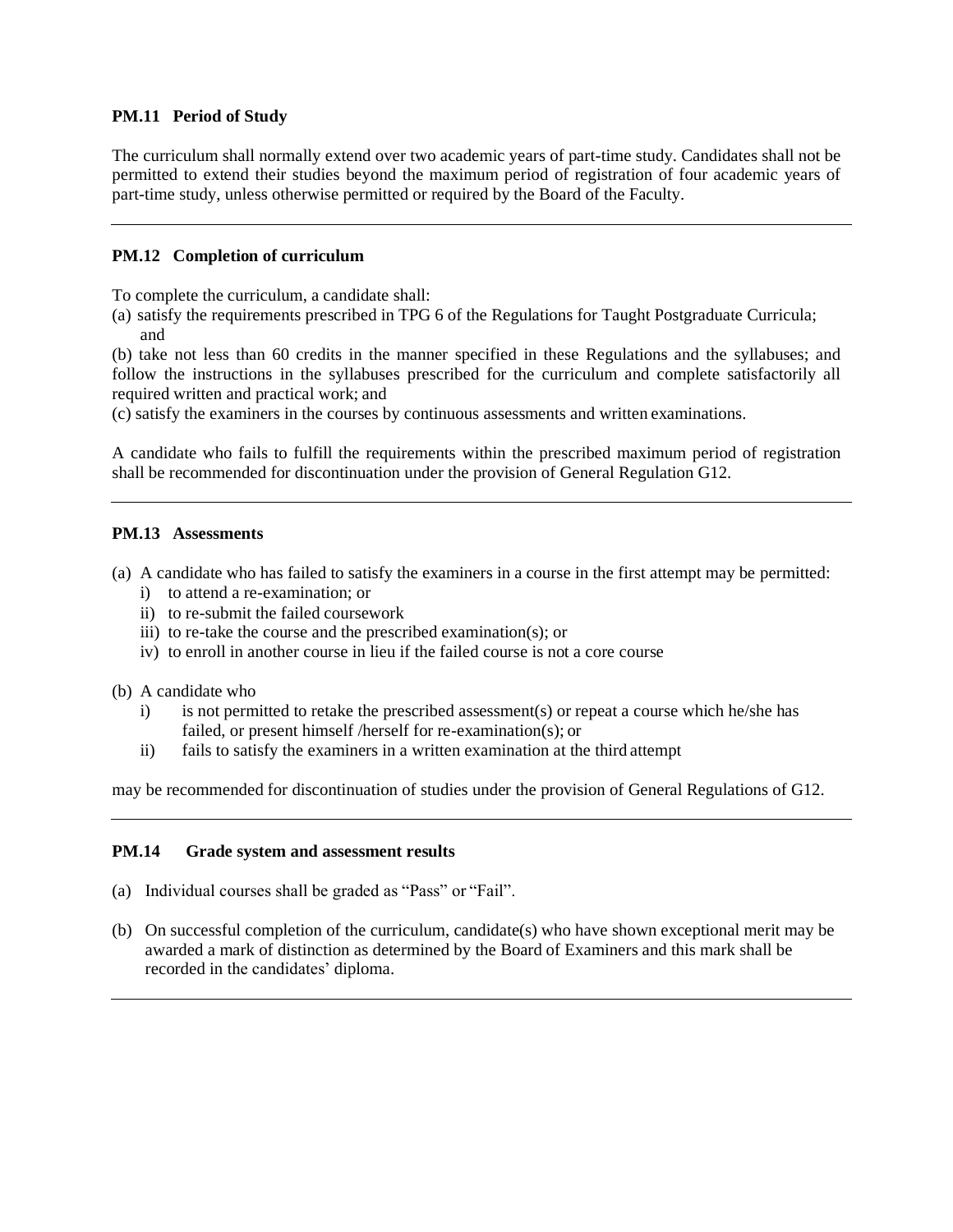# **SYLLABUSES FOR THE POSTGRADUATE DIPLOMA IN PSYCHOLOGICAL MEDICINE (PSYCHOSIS STUDIES) (PDipPsyMed)**

The curriculum consists of 1 core course (6 credits) and 9 elective courses (54 credits), making a total of 60 credits. Taking reference from the norm for a 3-credit course as to embrace 60 hours of student learning activity (including both contact hours and all other forms of student learning activity), the taught courses are 6-credit (120 learning hours).

The mode of assessment for core and elective courses comprises continuous assessments (40%-100%) and written examinations (0-60%).

#### **CORE COURSE**

# **PSYS6001 Introduction to Psychotic disorders: Epidemiology and Aetiology (6 credits)**

This course will start with an introduction to the history of the study of psychotic disorders, covering how the concepts and approaches have evolved in the last 150 years as a result of technological and societal progress, as well as highlighting the important challenges in the last decade. General principles of epidemiology will be introduced. The incidence and the prevalence of psychotic disorders in different populations will be considered, highlighting the way potential aetiological mechanisms might be suggested from epidemiological data. Using the example of the season of birth effect, the exploration will develop to cover the current findings of early and late environmental risk factors for psychosis (such as maternal influenza, high paternal age, migration, urban upbringing, and substance abuse). It will highlight the different pathway through which these factors might act. The evidence for genetic factors will be reviewed in detail, with an appreciation of the extent to which genetic factors determine the risk for psychosis. Potential mode of inheritance and examples of gene-environment interaction will be discussed. The partial expression of traits in genetically related individuals, as well as in schizotypal disorders will also be described. The potential role of stress in the onset and relapse of the disorder will be reviewed in the context of the stress-vulnerability approach.

#### **ELECTIVE COURSES**

#### **PSYS6002 Descriptive Psychopathology (6 credits)**

This course will introduce the nature of the psychotic symptoms, as well as common non-psychotic symptoms. It starts with principles and techniques of symptoms assessment using the phenomenological approach. Factors important to the process of assessment and ascertainment of symptoms, and their roles in diagnosis of psychotic disorders will be discussed. The definition and classification of key psychotic symptoms such as hallucinatory and delusional experiences will be enriched by discussions of their significance and key features. Related subjective phenomena (such as imagery, pseudohallucinations, over-valued ideas, confabutions) will also be explored and contrasted with core symptoms. Assessment of negative symptoms and language disorganization will also be discussed, with introduction to the use of common instruments, as well as reliability and validity issues in measuring these symptoms.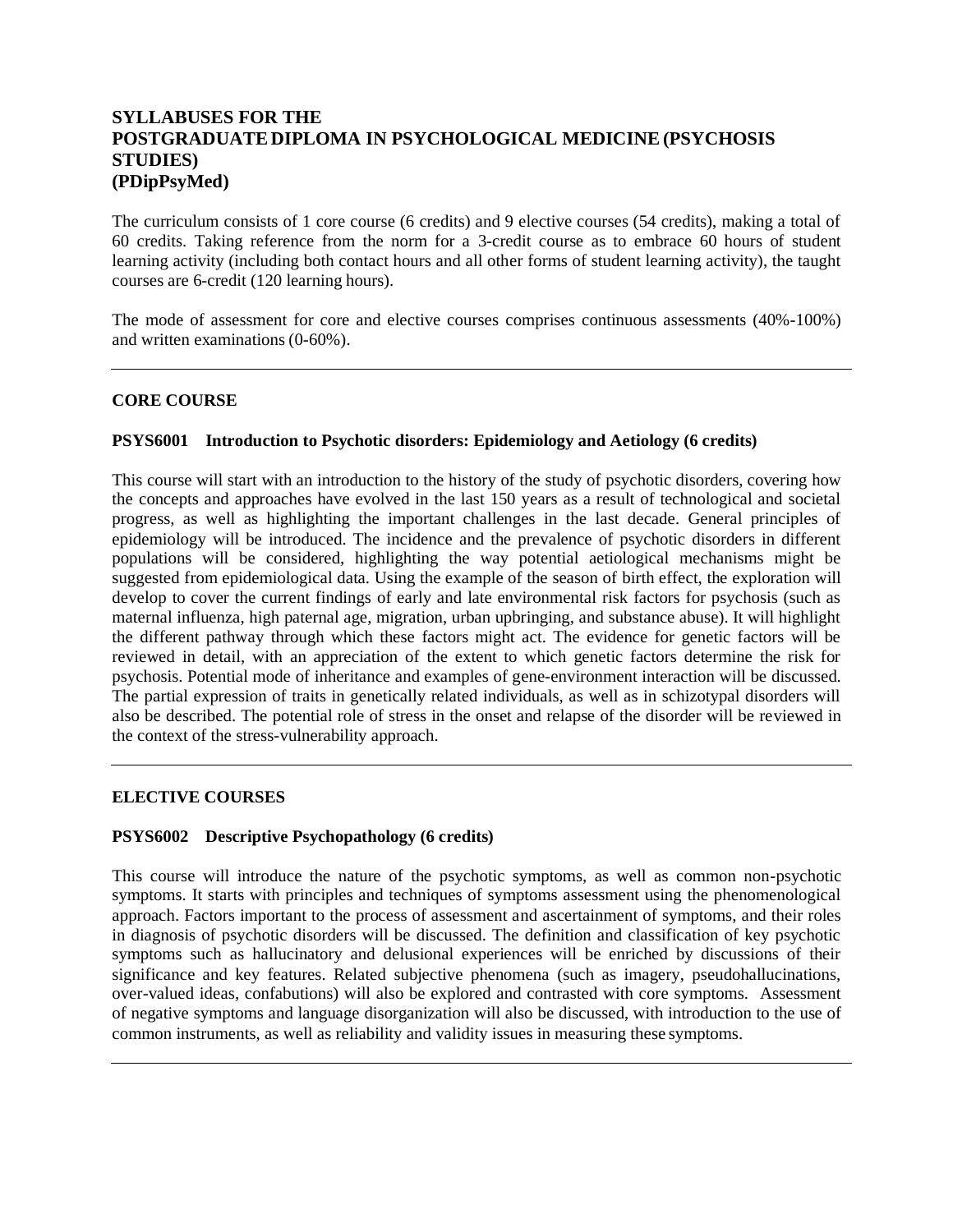# **PSYS6004 Critical appraisal and evidence base approaches in Psychosis (6 credits)**

This course will systematically cover skills required for critical appraisal of research reports, particularly applied to the field of psychosis. This include considerations of sampling, sample size, statistical analysis, presentation of data, potential confounders, selection of outcome variables, interpretation of findings, and generalization of results. The importance as well as limitations of the evidence-based approach towards clinical knowledge will be discussed. This course also provides an introduction to the varieties of investigational techniques that has been applied to study the nature, causes, outcome, and intervention of psychotic disorders, so that participant will develop a capacity for assessing research evidence, as well as to plan how to address questions encounter in real-life clinical situations using appropriate methodology. Approaches will include longitudinal studies, randomized controlled studies, explanatory studies, survey, and qualitative studies.

# **PSYS6005 Neurocognitive dysfunctions in Psychosis (6 credits)**

This course explores neurocognitive impairments in psychosis. Starting with a basic introduction to cognitive functions and ways to study them, it reviews methodological issues and conceptual assumptions of using neuropsychological methods to characterize brain function impairments in psychosis. The nature of neurocognitive dysfunctions observed, including long term memory, working memory, semantic memory, selective attention, sustained attention, and executive functions will be studied. Implications of their impairments in psychotic disorders will be discussed. The course will cover how these functions were assessed, including issues n psychometrics and measurement principles (such as double dissociation and learning effects). The relationship between neurocognitive dysfunctions and functional outcome will be highlighted. This course also reviews the current use of cognitive theories to account for symptoms of psychosis, such as the inner speech theory for auditory hallucinations, failure of internal monitoring for passivity phenomena, the probabilistic reasoning theory of delusion formation.

# **PSYS6006 Neurobiological processes in Psychosis (6 credits)**

This course considers the current understanding of neurobiological processes involved in psychosis. It reviews brain systems implicated in psychosis, their anatomy and physiology. The role of the dopamine system is explored, particularly in relation to the processing of salience information in the environment. Involvement of different brain systems in psychosis is also considered in the light of functional and structural neuroimaging studies. The use of neurocomputation modeling to explore information processing failures involved in psychosis will also be discussed.

# **PSYS6007 Early intervention for Psychosis (6 credits)**

General concepts of indicated and preventative interventions in medicine will be introduced. The importance of a phase specific approach is highlighted with reference to distinctive cost benefit considerations in screening and intervention for different phases of a disorder. Principles of Early Intervention for Psychosis will be discussed; key concepts such as the critical period, duration of untreated psychosis, early detection, at risk mental state, phase specific intervention, and prodrome intervention will be discussed. The rationale behind each of these approaches will be discussed. Factors affecting duration of untreated psychosis and pathway to care will be explored, leading to a consideration of potentially modifiable factors. Specific implementation examples will be illustrated by case studies of Hong Kong and International early psychosis projects. Effectiveness in achieving these aims will be considered by evidence based empirical data.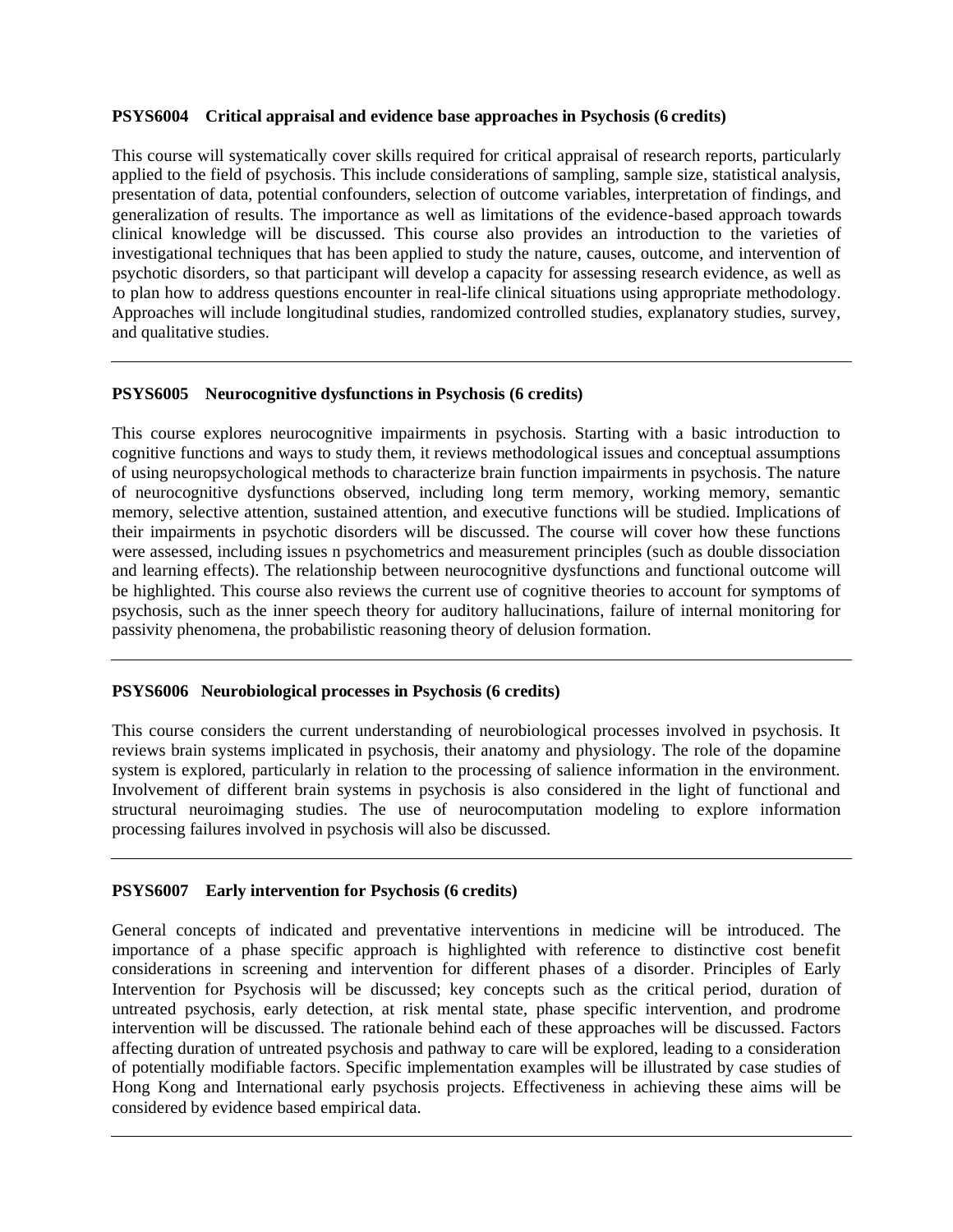#### **PSYS6008 Pharmacological interventions for Psychosis (6 credits)**

This course will provide comprehensive understanding of pharmacological interventions for psychosis. After introduction of basic concepts in pharmacokinetics and pharmacodynamics, basic concepts in neurochemistry will be introduced. It will then consider the efficacy of conventional and atypical antipsychotics medications, with discussions on current understanding on the mechanisms of actions will be discussed. Neurotransmitter blocking profile of antipsychotic medications will be introduced. Side effects of antipsychotic medications, their classifications, and their underlying mechanisms will be studied. Assessments and monitoring of side effects, clinically, as well as using standard research instruments, will be covered. Use of antipsychotics in the treatment phase and the maintenance phase will be highlighted. The process of drug development and clinical trials, as well as potential biases and ways to avoid them, will be outlined to enable an ability to critically review evidence based information for particular medications. Patient's perception of medication treatment, as well as adherence behavior, will be discussed together with local empirical findings. Ways of improving medication adherence will be discussed.

#### **PSYS6009 Psychosocial interventions for Psychosis (6 credits)**

This course will introduce the principles and skills in common interventional strategies to improve outcome in psychotic disorders, including cognitive behavioural approach, life coaching, psychoeducation, cognitive remediation and supportive psychotherapy. The framework, potential indications, and evaluation of these approaches will be discussed. Emphasis will be placed on how to determine needs and provide optimal therapeutic input to patients in different clinical scenarios.

# **PSYS6010 Specialized case intervention for Psychosis (6 credits)**

In this course the principles and practice of case management in psychotic disorders will be introduced. The importance of ongoing acquisition of knowledge and skills, as well as adoption of optimal practice guidelines will be discussed. The role of case manager in the context of the multi-disciplinary care team will be discussed. This course will also cover specific practical skill involved in management of cases with psychotic disorder, such as engagement and risk assessment. The specialized case management for early psychosis cases will be considered particularly in terms of the critical period and the phase-specific needs for early psychosis patients. Specific skills such as community work, clinical records and communications will also be covered.

#### **PSYS6012 Psychosis and society: diagnosis, stigma, legal and ethical issues (6 credits)**

This course will start with an in-depth consideration of what constitute health and disease in mental health, and will clarify the distinction between psychotic symptoms and psychotic disorders. It will also consider the utility and costs of the current diagnostic systems. Two major diagnostic systems, the ICD and the DSM systems will be reviewed. Wider implications of the diagnostic systems in mediating research, legal, insurance, and pharmaceutical developments will be considered. The nature and impact of stigma and selfstigma will be explored, using examples from local data, the influence of culture and societal values are considered. The role and impact of the media will also be reviewed. Principles of ethics and the skills in practical application of ethical principles to specific clinical situations will be discussed. Particular issues such as confidentiality, compulsory treatment as well as mental capacity for decision making, will be considered. The course will also discuss use of mental health status as defense in criminal cases and